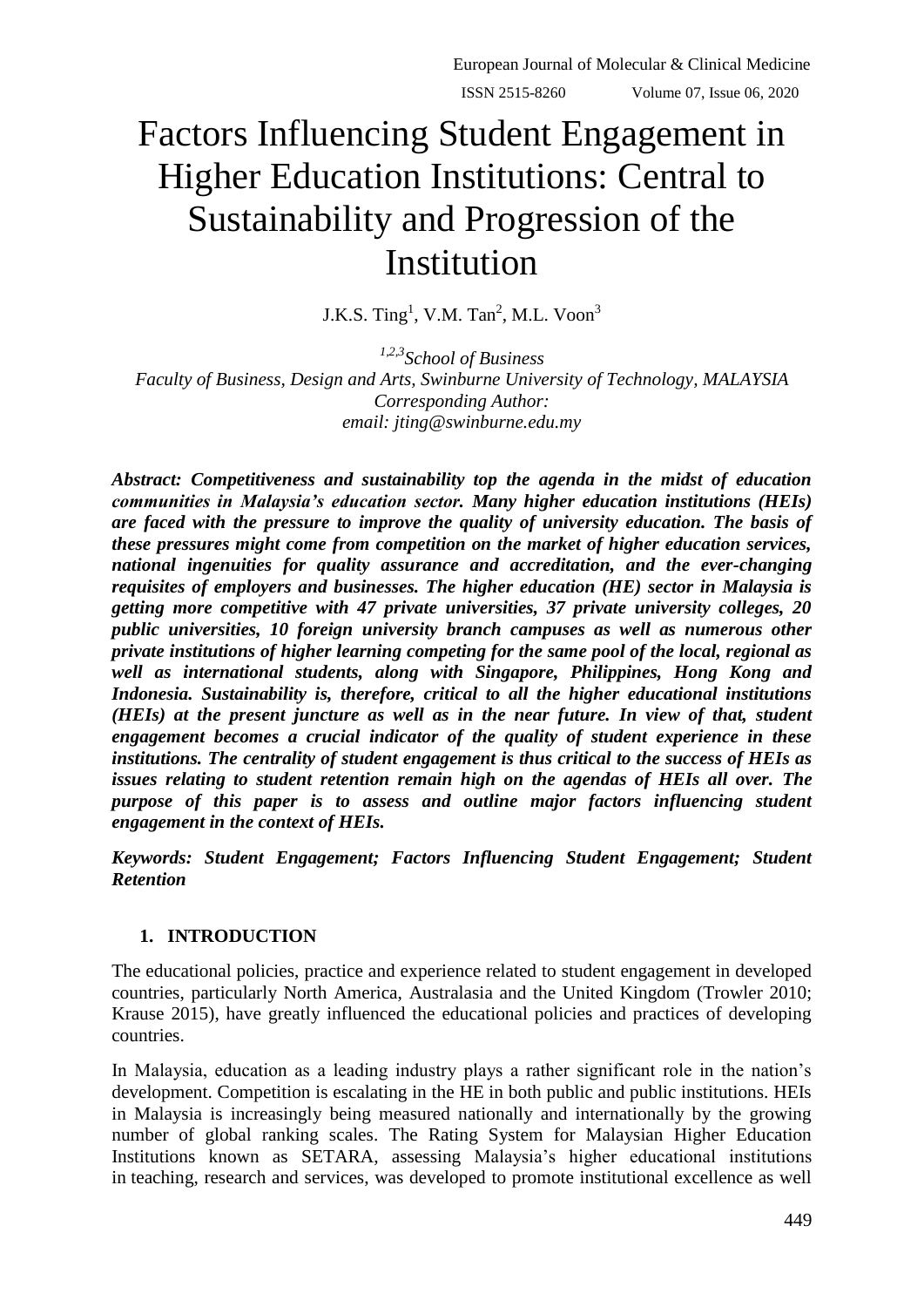European Journal of Molecular & Clinical Medicine

ISSN 2515-8260 Volume 07, Issue 06, 2020

as to recognise the diversity among Malaysian universities. It emphasises the significance of understanding students' satisfaction.

The positive development in higher education shows the magnitude of understanding student satisfaction, which is a short-term attitude resulting from the evaluation of a student's experience with regard to the education services rendered (Elliot and Healy 2001). As indicated by Alves and Raposo (2009), identifying the factors that influence student satisfaction is critical for educational institutions.

Student engagement matters because more and more HEIs are facing increased financial challenges, numerous global competition for students, strenuous in retaining students and to increase students' success rates, developing student engagement strategies should therefore be the uppermost priority for the HEIs.

# **2. HISTORICAL OVERVIEW AND DEFINITIONS OF STUDENT ENGAGEMENT**

In education, student engagement refers to the amount of responsiveness, inquisitiveness, interest, buoyancy, and fervour that students show when they are learning or being coached, which extends to an enriched level of which they have to learn and progress in their education. Student engagement is commonly defined as "the product of motivation and active learning. It is a product rather than a sum because it will not occur if either elements is missing" (Barkley 2010)

While most definitions of engagement still include students' investment in learning activities as a key component of engagement, current definitions of student engagement have expanded to include interrelated cognitive and affective components (Mandernach 2015). Emphasizing that cognitive engagement involves not only a behavioural investment of time, but also requires investment of attention and intellectual vigour, (Astin 1984) defines engagement as "the amount of physical and psychological energy that the student devotes to the academic experience." By integrating the affective components of the learning experience, (Skinner & Belmont 1993) define student engagement as "sustained behavioural involvement in learning activities accompanied by positive emotional tone."

A more pivotal perspective of student engagement can be found in the definition of Barnett & Coates (2005) The authors asserted that "student engagement indicates an identity, to a significant degree, between the student and the act of learning". Further, "the involvement of individuals with phenomena that are relevant to and instrumental for their learning" (Coates 2006). In general, student engagement implies a series of theoretical commitments, teaching strategies and developmental orientation which are expected by students. However, determining which aspects of the university experience are essential for students and the degree to which they impact student satisfaction are subjects of continuous analysis, as very often, student satisfaction with university experience is a rather complex and manifold occurrence, and a compromise regarding the most satisfactory way to define and measure it is often not in place.

# **3. FACTORS AFFECTING STUDENT ENGAGEMENT**

The concept of academic student engagement, which is closely related to students' active involvement as well as taking charge of their learning, was introduced in higher education with the intention of changing from mere "imparting knowledge" to "teaching proficiencies" and because of the disconnection between what was taught in classes and what was required in the industry. The effort and time students invest in their studies as well as the degree of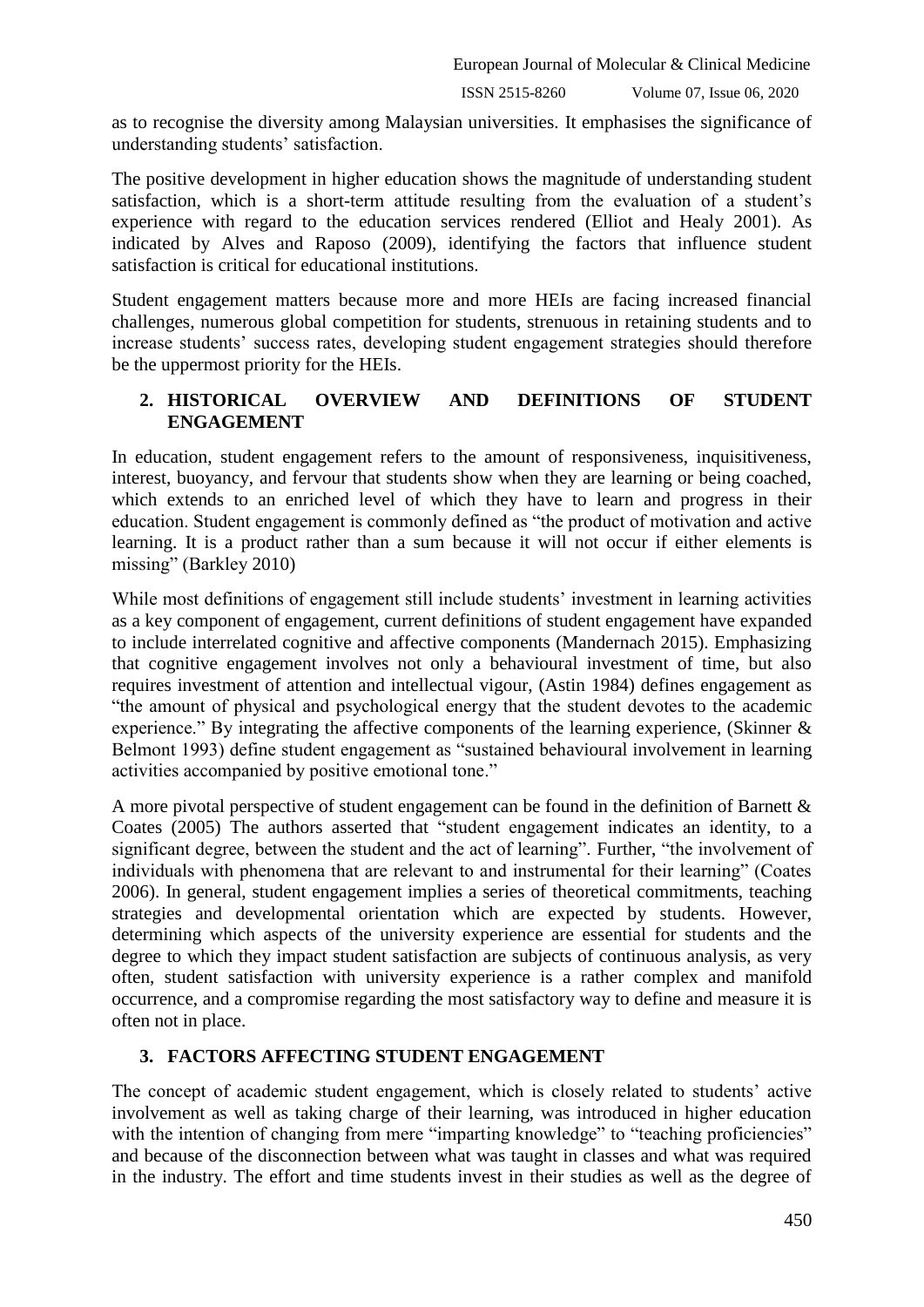ISSN 2515-8260 Volume 07, Issue 06, 2020

interest in their courses of study are some of the ostensible traits of academic student engagement.

Recent research works on student engagement have been dominated by studies that focus on institutional (e.g. college) activities which place university policies and practices related to college students as the focal point (Burch et al. 2015). In this context, student engagement is concerned with the dealings between the time, effort and other relevant resources invested by both students and their institutions intended to fine-tune the student experience and enrich the learning outcomes and development of students and the performance, and reputation of the institution. However, multiple factors are involved for student engagement to be relevant and effective, for instance, staff, students and institutions.

#### *Students*

For students to harvest the benefits of engagement, they "must invest time and effort into academic activities and practices … that correlate highly with positive educational outcomes". Bensimon (2009)

This rationale is explained by Kuh (2003) as a process whereby the more students study, the more they learn about the subject matter. Kuh further contended that the more students practice and get feedback on their writing, analyzing, or problem solving, the more adept they become As though it is not enough, Coates (2005) also outlined the much needed conditions from students themselves for the realisation of the benefits of engagement when he contended on the significance to interact with these conditions and activities in ways that will lead to productive learning.

In what Deci and Ryan (1985, 2002) asserted as intrinsic motivation, it is pivotal for students to be self-motivated which is seen as one of the branches established in their Selfdetermination Theory (SDT). This specific branch refers to the inclination of students in doing something (learning engagement) because it is inherently enjoyable and interesting to do so.

External reinforcement can be a powerful motivator for some students but true engagement only happens when students discover that learning is a personal endeavor. When students cross the threshold of true engagement, they would come to the realization that these tasks are worthwhile because they help students to achieve personal goals which students have set for themselves instead of the teacher"s goals (Csikszentmihalyi, 1990). This will lead the discussion to the next factor, which is teaching academics as this factor contributes momentously in engaging students.

# *Teaching Academics*

Teaching academics do matters when it comes to student engagement where the educational context produced by faculty behaviours and approaches have significant impact on students" productive learning. According to Umbach and Wawrzynski (2005), institutions where faculty that emphasize effective educational practices encourage students to actively participate in their learning and positively improve their undergraduate experience.

Umbach and Wawrzynski (2005) argued that teacher-student interactions are perhaps the most important factor in encouraging student learning and seemed to challenge teachers and institutions to place a higher value on this particular role. There is a strong pattern in the literature researched, which proposes that student-teacher interactions are a crucial factor in rallying student engagement. These literature works asserted that student engagement is encouraged by teachers who are enthusiastic and passionate about what they are professionally indulged in (Bryson & Hand 2007; Russell & Slater 2011).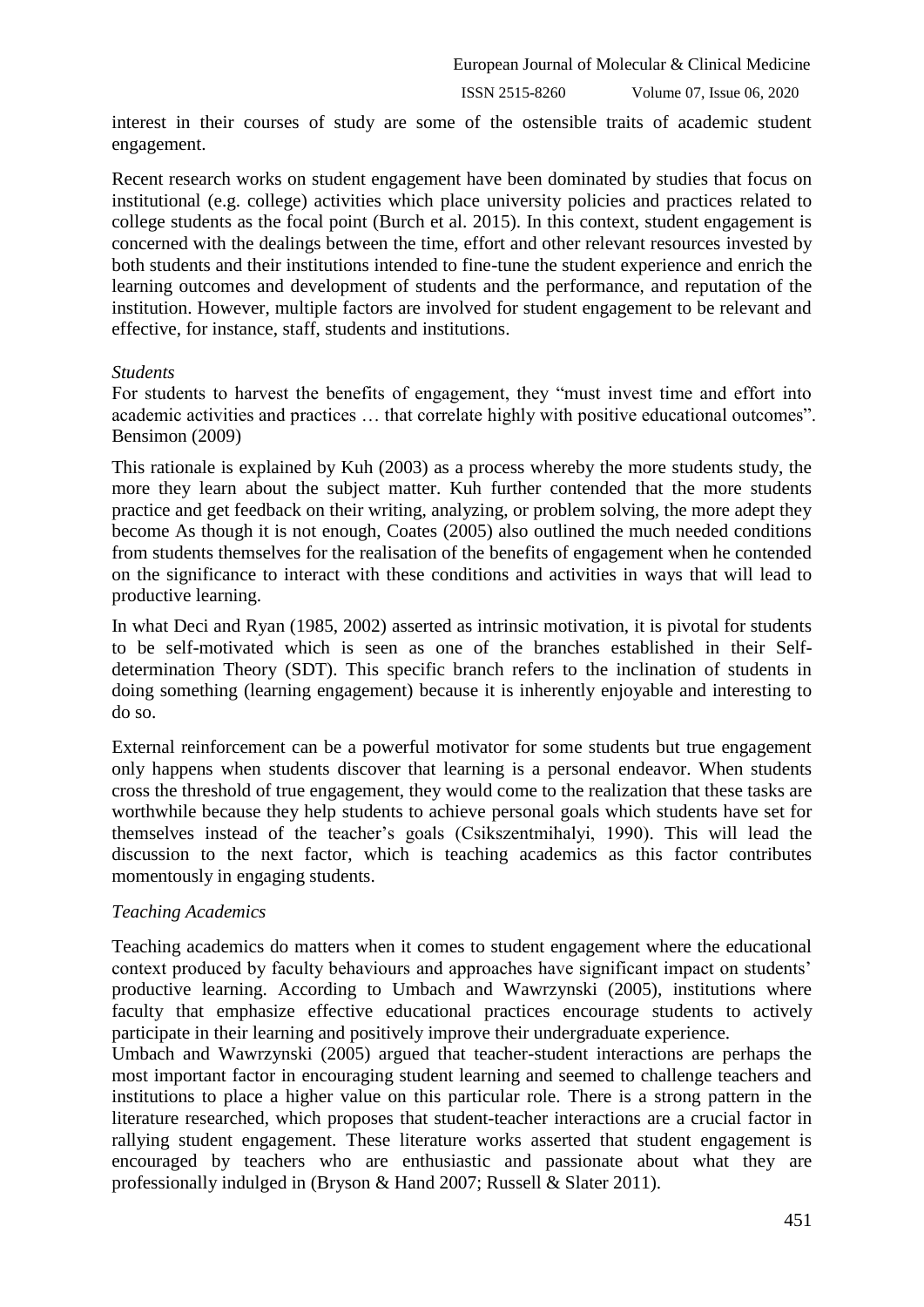European Journal of Molecular & Clinical Medicine

ISSN 2515-8260 Volume 07, Issue 06, 2020

Apart from that, other crucial personas of the teachers include well preparedness, (Zepke & Leach 2010), approachable (Russell & Slater 2011), willingness to engage with students in class and on a one to one basis (Case 2007), and making themselves freely available to discuss students" progression (Bryson & Hand 2007; Krause & Coates 2008).

#### *Institutions*

Coates (2005) noted that it is crucial for institutions to provide students with the right resources as well as opportunities to enable students to be given a special kind of conducive environment for interactions. This sort of environment could stem from the effort of the institution in providing facilities such as student lounge, study areas, library, interactive classrooms, lecture theatre and digital labs. These facilities enable students to work collaboratively in the curricula and assessments that affect certain standards of performance or activities around campus that prompt students to reflect on the ethics and praxis of learning.

This notion is further supported by Kuh et al. (2007) where the authors contended that student engagement is about how the institution deploys its resources and organises the curriculum, other learning opportunities and support services to induce students to participate in activities that lead to the experiences and desired outcomes such as persistence, satisfaction, learning and graduation.

# *Future bearing of student engagement*

Teaching aid has been evolving with time, over the exponentially growing technology. From the initial chalk and blackboard to today"s digital classroom aids. One thing for sure, what is being regarded as the latest technology today may become outdated or even obsolete a year or two later. Internet of Things or 5G network might be a thing in the past faster than anyone could have fathomed.

To keep the future generation engaged, we might not be able to gauge with the current, limited vision and mind as to what sort of technology they will be interested in engaging. The golden rule is to keep education relevant and appropriate to the current time, meeting the market demand. Of course, not forgetting staying in touch with the latest and most recent technology.

We therefore need to probe on what are the universal principles of introducing student engagement that apply across students, disciplines, and institutional settings? If so, do these principles correspondingly or distinctively affect the spheres of doing, feeling, and thinking? Once students become engaged, what are the most effective methods of keeping them engaged throughout the rest of their university years in terms of doing, feeling, and thinking?

In order to remain relevant and sustainable, HEIs must adopt new approaches in order to move engagement from the margin to the mainstream of research, teaching and service. This will see engagement to be fully embedded into the central core of the institution, cutting across the missions of teaching, research and service in order to embrace the process and values of civil democracy (Bringle & Hatcher 2011).

The task now for university lecturers, staff, and administrators is to rise to the challenge of deepening and lengthening the understanding of student engagement in ways that further enhance its positive impact on students' well-being as reflected in their dexterity, emotional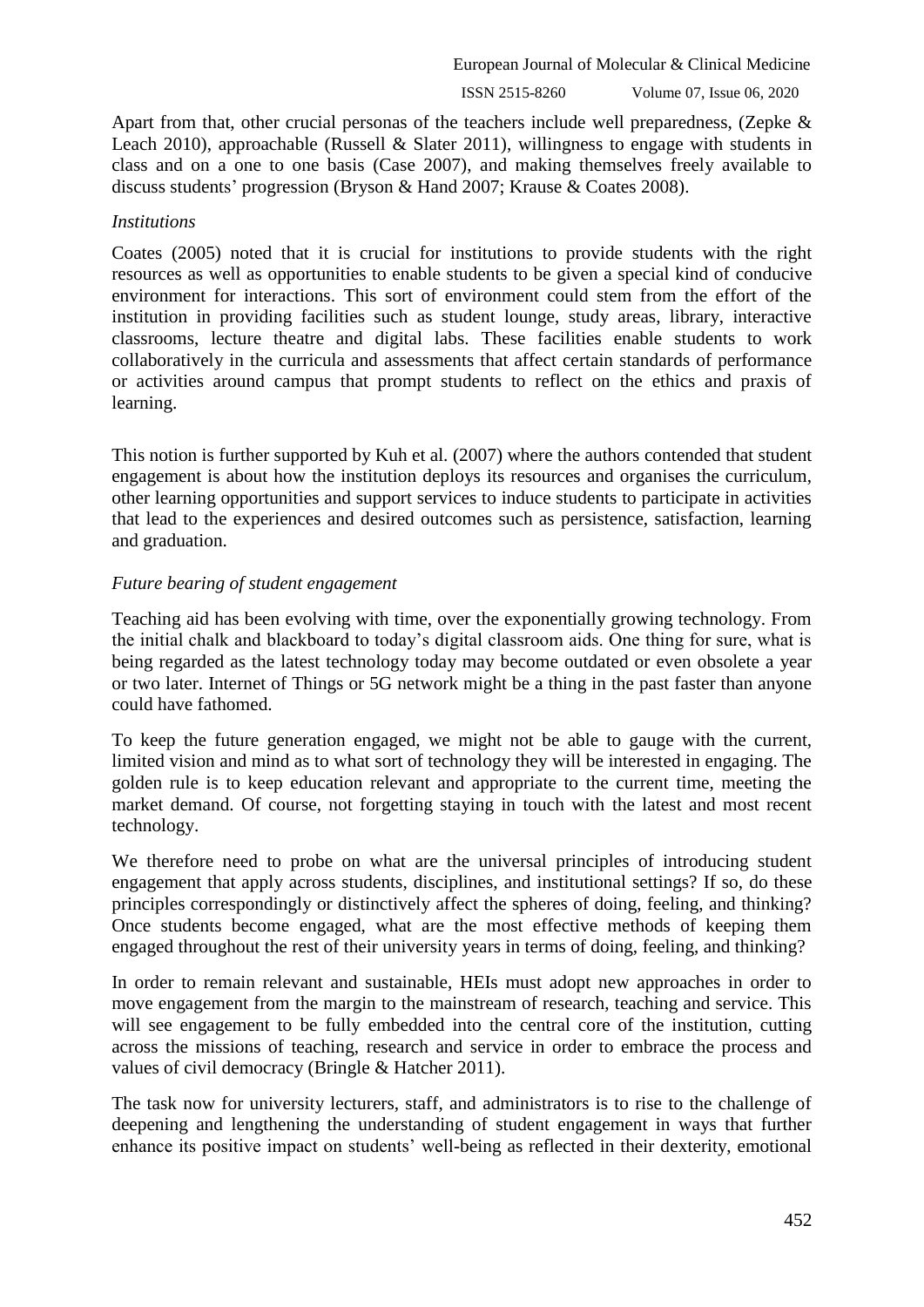ISSN 2515-8260 Volume 07, Issue 06, 2020

well-being, and thinking facilities, thus encouraging greater retention and progression for the HEIs.

#### **4. CONCLUSION**

It has to be noted that engagement is not the necessary, desired outcome of intercessions at any one level alone; rather, it relies on the contributions and efforts of players at multiple levels. Harper and Quaye (2009) argued that both students and institutions must be involved. The authors stated that students should not be primarily responsible for engaging themselves, instead, administrators and educators must foster the conditions that enable varied populations of students to be engaged.

#### **5. REFERENCES**

- [1] Astin, A. (1984). Student Involvement: A developmental theory for higher education. *Journal of College Student Personnel*, 25, 297-308.
- [2] Bensimon, E.M. (2009). Foreword. In: Harper, S.R. and Quaye, S.J. (eds.) Student engagement in higher education. *New York and London: Routledge*, pp. xxi-xxvi.
- [3] Bringle, R. G., Hatcher, J. A. (2011). International service learning. *International service learning: Conceptual frameworks and research*, 1, 3-28.
- [4] Bryson, C., Hand, L. (2007). The role of engagement in inspiring teaching and learning. *Innovations in Education and Teaching International* 44(4), 349-62.
- [5] Burch, G. F., N. A. Heller, J. J. Burch, R. Freed, and S. A. Steed. (2015). Student engagement: developing a conceptual framework and survey instrument. *Journal of Education for Business* 90: 224–229.
- [6] Case, J. (2007). Alienation and engagement: exploring students' experiences of studying engineering. *Teaching in Higher Education* 12(1), 119–33.
- [7] Csikszentmihalyi, M. (1990). Flow: The psychology of optimal experience. *New York, NY: Harper and Row*
- [8] Deci, E., R. Ryan. (1985). Intrinsic motivation and self-determination in human behavior. *New York: Plenum Press*. http://dx.doi.org/10.1007/978-1-4899-2271-7
- [9] Deci, E., R. Ryan. (2002). Handbook of self-determination research. *Rochester, NY: The University of Rochester Press*.
- [10] Chang, M.J., Chang, J.C. and Ledesma, M.C. (2005). Beyond magical thinking: doing the real work of diversifying our institutions. *About Campus*. 10 (2), pp. 9-16.
- [11] Coates, H. (2005). The value of student engagement for higher education quality assurance. *Quality in Higher Education*. II (I). pp. 25-36.
- [12] DeVito, M. (2016). Factors influencing student engagement. *Unpublished Certificate of Advanced Study Thesis*, Sacred Heart University, Fairfield, CT. Retrieved from [http://digitalcommons.sacredheart.edu/edl/11.](http://digitalcommons.sacredheart.edu/edl/11)
- [13] Elliot, K.M., Healy, M.A. (2001). Key factors influencing student satisfaction related to recruitment and retention"*Journal of Marketing for Higher Education*, Vol. 10 No. 4, pp. 1-11
- [14] Eman M., Almarghani, Mijatovic I. (2017). Factors affecting student engagement in HEIs - it is all about good teaching, *Teaching in Higher Education*, 22:8, 940-956.
- [15] Harper, S. R., Quaye, S. J. (2009). Beyond sameness, with engagement and outcomes for all. *Student engagement in higher education*, 1-15.
- [16] Hu, S., Kuh, G.D. (2002). Being (dis)engaged in educationally purposeful activities: the influences of student and institutional characteristics. *Research in Higher Education*. 43 (5), pp. 555-575.